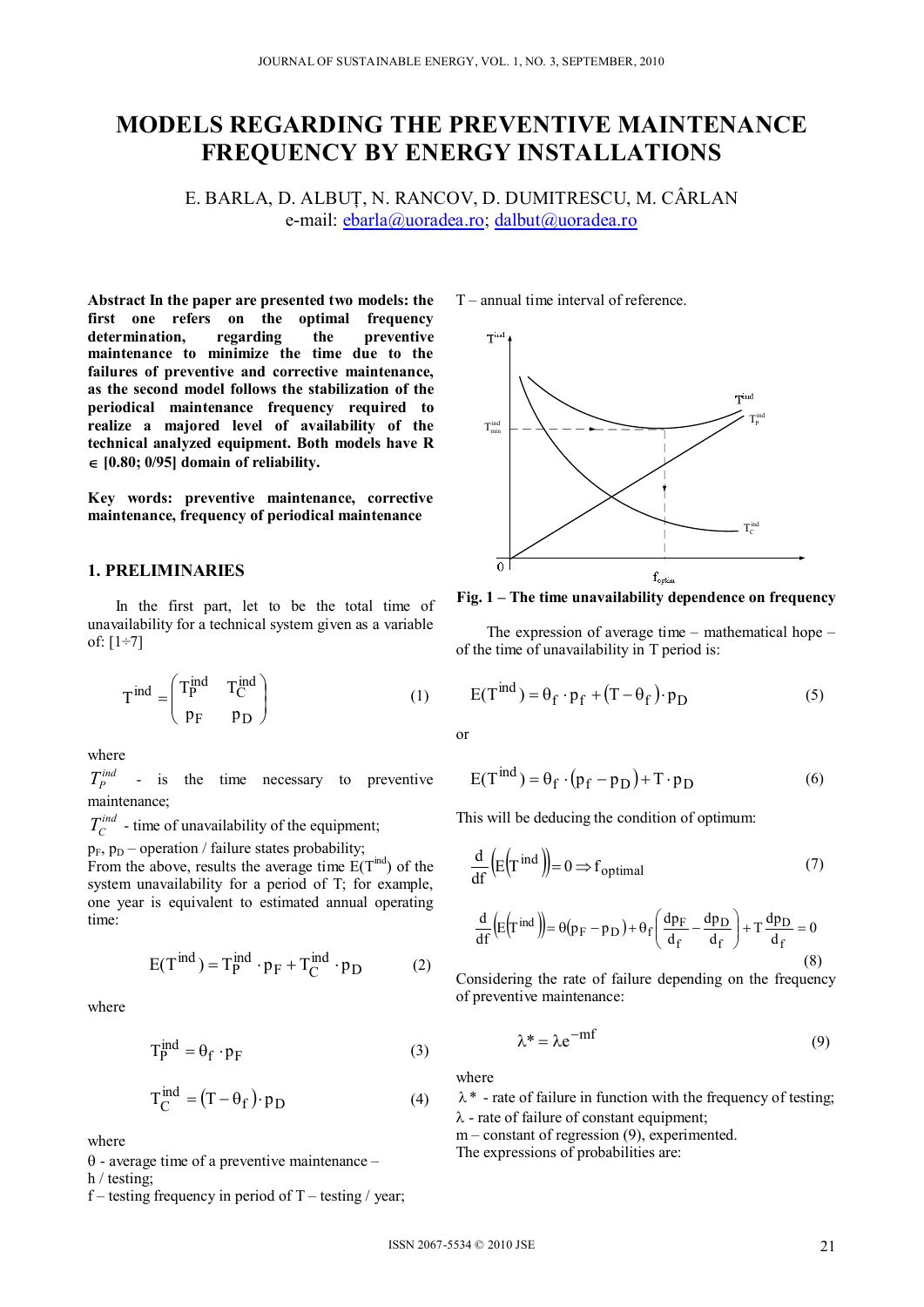$$
p_{F} = \frac{\mu}{\lambda e^{-mf} + \mu}; \quad p_{D} = \frac{\lambda e^{-mf}}{\lambda e^{-mf} + \mu} \quad (10)
$$

Solving the relation, results the optimal frequency level  $f_{o}$ .

$$
f_o = \frac{1}{m} \ln \frac{m \cdot \lambda (T - 2\theta \cdot f_o)}{\theta \cdot \mu}
$$
 (11)

But

$$
2\theta f_o \langle \langle T \rangle \rangle \tag{12}
$$

Deducing:

$$
f_o \approx \frac{1}{m} \ln \frac{m\lambda T}{\theta \mu}
$$
 (13)

The values obtained from experiments of m factor take parts of interval:

$$
\mathbf{m} \in [0, 4 \div 0, 8] \tag{14}
$$

Relating to duration of  $\theta$  of preventive maintenance this may be explained by factor of manager, such as:

- $\theta = (2 \div 8)$  hours for preventive maintenance;
- $\theta > 8$  hours in case of corrective preventive maintenance.

The efficiency of preventive maintenance at equipment becomes concluding if during its operation this has certain remediable level of wear.

In this case, the optimal maintenance strategy is the following:

- The installation is verified in concordance with the required preventive maintenance corresponding to optimal testing frequency;
- If it is justified, it will be executed some works.

Such strategy of maintenance is named as ERP – Eventual Replacement Policy - . The using this optimal model is recommended by "less reliable" installations, as example for range of reliability:  $R(s) \in [0.8; 0.94]$ , to which correspond the percentage increasing - table 1 in descending sense -, for improved reliable level, as example  $R(s) = 0.98$ .

## **Table 1 - Percentage increasing**

| R(s) | $\%$ $\Delta$ R(s) |
|------|--------------------|
| 0.80 | 22.5               |
| 0.82 | 19.5               |
| 0.84 | 16.6               |
| 0.86 | 13.9               |
| 0.88 | 11.4               |
| 0.90 | 8.9                |
| 0.92 | 6.5                |
| 0 94 | 43                 |

In the paper it was considered the mean time to repair (MTR), respectively  $\mu$ , of constant values.

Let to be  $A(s)$ ,  $A^*(s)$  the initial availabilities/ improving of technical system. The increasingly availability is obtained by decreasing of  $\lambda$  parameter while the testing frequency increases. Obviously,

$$
A^*(s) \rangle A(s) \tag{15}
$$

Therefore

$$
\frac{A^*(s)}{A(s)} = \alpha \ \rangle 1 \tag{16}
$$

where

$$
\alpha = 1 + \frac{\% \Delta A(s)}{100} \tag{17}
$$

 $\% \Delta A(s)$  – percentage increases of availability imposed by factor of manager

In function with  $\lambda$ ,  $\mu$ ,  $\alpha$  and m will be obtained the expression of f frequency:

$$
\frac{\frac{\mu}{\lambda e^{-mf} + \mu}}{\frac{\mu}{\lambda + \mu}} = \alpha
$$

Results

$$
f = \frac{1}{m} \ln \frac{\alpha \lambda}{\lambda - (\alpha - 1)\mu}
$$
 (18)

Using this frequency of preventive maintenance as consequence has the improving of system availability with percentage value of  $\%$   $\Delta A(s)$ .

According to the above mentioned interval, m is chosen randomly.

A condition of compatibility of relation (18) is:

$$
\frac{\alpha\lambda}{\lambda - (\alpha - 1)\mu} \rangle 1 \tag{19}
$$

Results the inequality:

$$
(\alpha - 1)(\lambda + \mu)\rangle 0 \tag{20}
$$

### **2. CASE STUDY**

It is considered the energy equipment, for example a fan of burned gases with the following reliability parameters: mean time between failures, MTBF = 2500 hours, as the mean time to repair,  $MTR = 300$  hours, both deduced statistically.

The preventive maintenance operation has approximately an average duration of  $\theta = 5$  hours, as the annual average operating time is  $T = 7000$  hours / year.